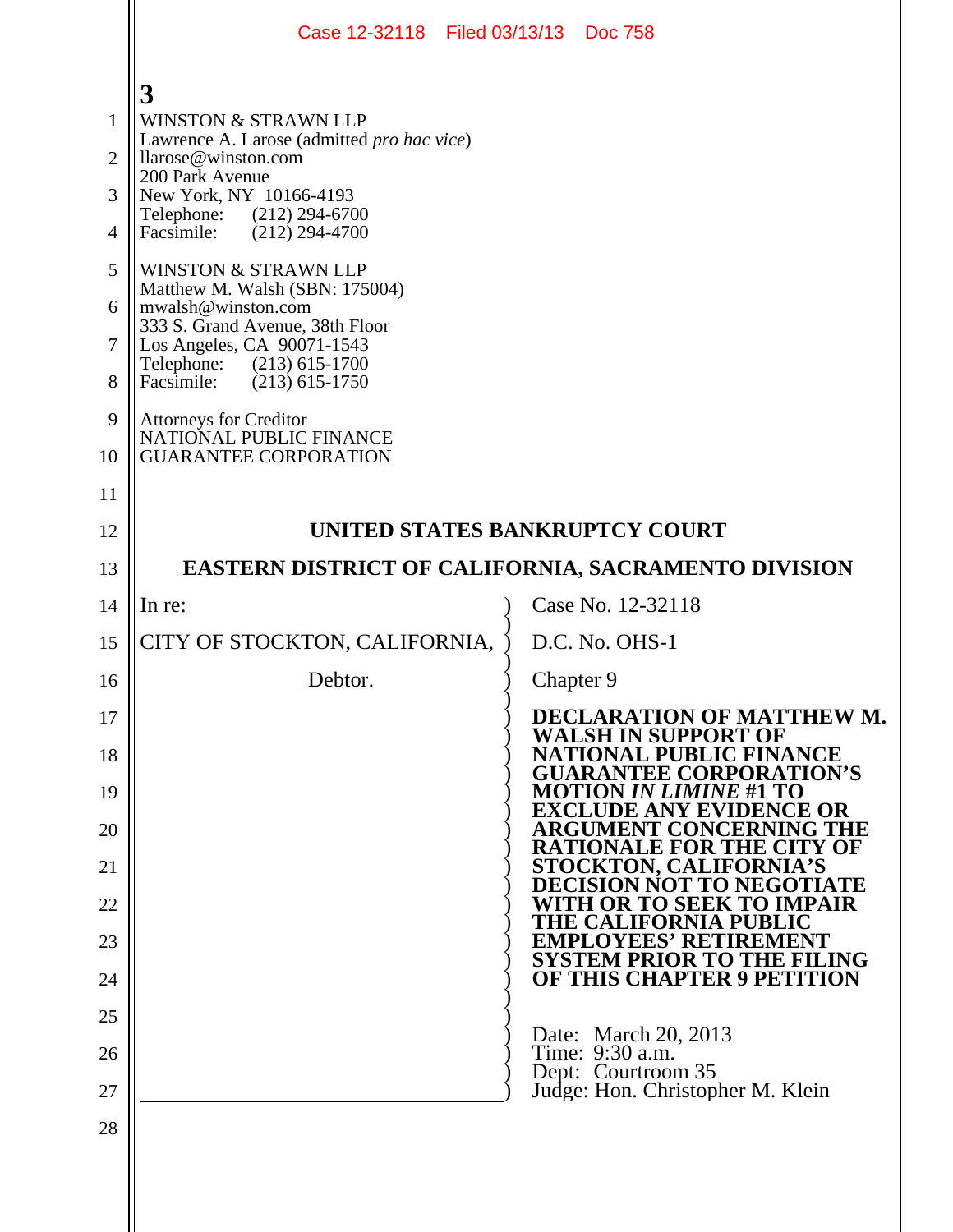## Case 12-32118 Filed 03/13/13 Doc 758

I, Matthew M. Walsh, declare as follows:

1

2

3

4

5

6

7

8

1. I am a partner with the firm of Winston & Strawn LLP, counsel to National Public Finance Guarantee Corporation ("National"). I make this declaration in support of National Public Finance Guarantee Corporation's Motion *in Limine* #1 to Exclude Any Evidence or Argument Concerning the Rationale for the City of Stockton California's Decision Not to Negotiate with or to Seek to Impair the California Public Employees' Retirement System Prior to the Filing of this Chapter 9 Petition (the "Motion"). If called upon to do so, I could and would testify of my own personal knowledge to the facts set forth herein.

9 10 11 12 13 14 2. On March 11, 2013, I made a request to meet and confer with counsel for the City of Stockton (the "City") regarding the Motion. On Tuesday, March 12, 2013, counsel for the City responded that such a meet and confer would likely not be productive at this time because the City had not reviewed the Motion. National is available and willing to meet and confer with the City subsequent to the filing of the Motion if the City believes that a mutually agreeable resolution can be reached.

15 16 3. Attached hereto as Exhibit A are true and correct excerpts from the transcript of the deposition of David N. Millican taken on October 31, 2012.

17 18 4. Attached hereto as Exhibit B are true and correct excerpts from the transcript of the deposition of Teresia A. Haase taken on November 14, 2012.

19 20 5. Attached hereto as  $\frac{Exhibit C}{Ce}$  are true and correct excerpts from the transcript of the deposition of Vanessa E. Burke taken on November 15, 2012.

- 21 22 6. Attached hereto as  $\overline{\text{Exhibit D}}$  are true and correct excerpts from the transcript of the deposition of Robert Deis taken on November 28, 2012.
- 23 24 7. Attached hereto as  $\overline{\text{Exhibit E}}$  are true and correct excerpts from the transcript of the deposition of Laurie Montes taken on November 1, 2012.
- 25 26 8. Attached hereto as  $Exhibit F$  are true and correct excerpts from the transcript of the deposition of Ann Goodrich taken on November 6, 2012.
- 27 28 9. Attached hereto as Exhibit G are true and correct excerpts from the transcript of the deposition of Katherine Miller taken November 9, 2012.